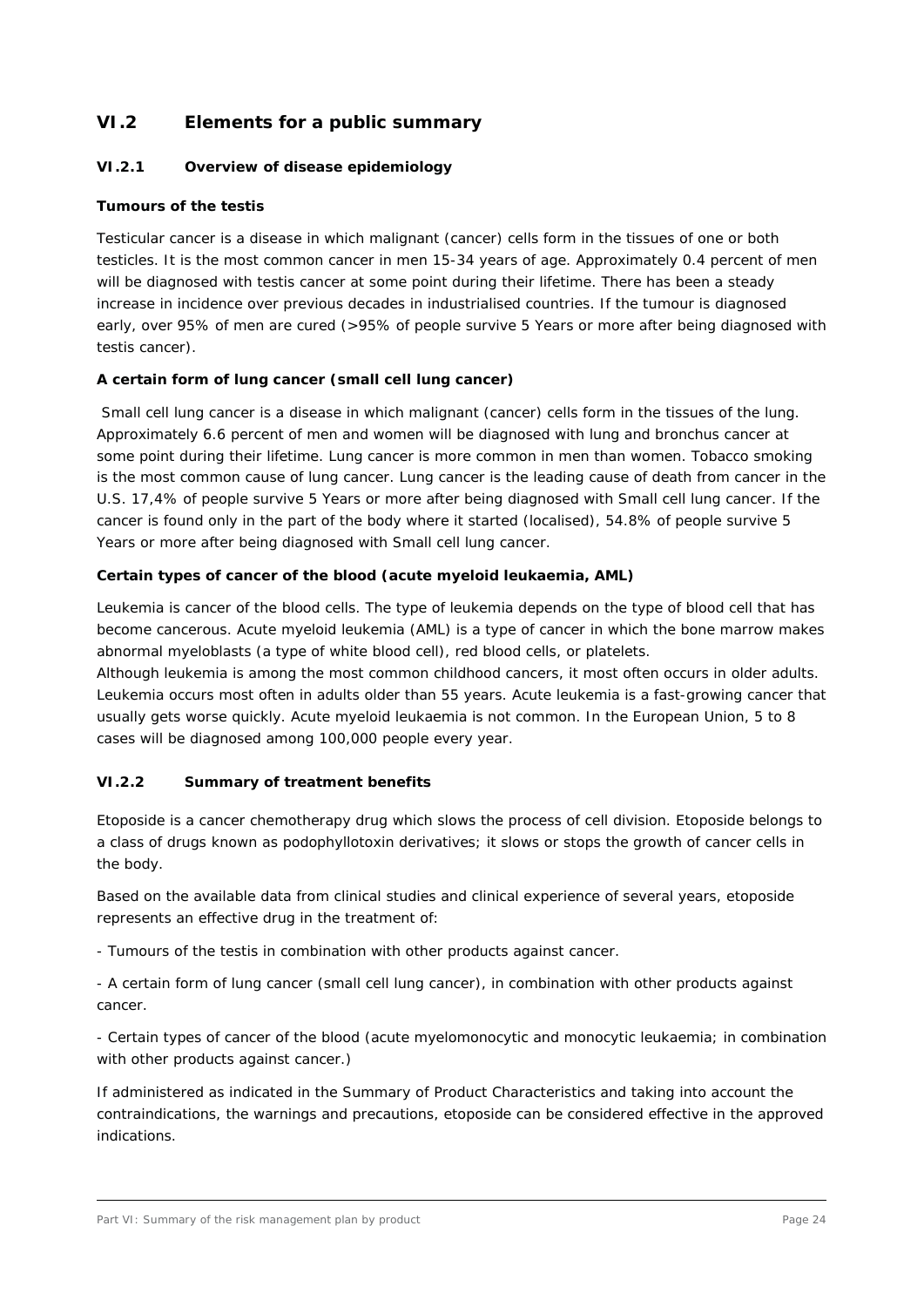# **VI.2.3 Unknowns relating to treatment benefits**

There are no adequate and well-controlled studies in pregnant women and in paediatric population.

# **VI.2.4 Summary of safety concerns**

## **Important identified risks**

| <b>Risk</b>                                               | What is known                                                                                                                                                                                                                                                                                                                                                                                                                                                                                                                                                                                                                                                                                                                                                                                                                                                                                                                                                                                                                                                                                                                                      | Preventability                                                                                                                                                                                                                                                                                                                                                                                                                  |
|-----------------------------------------------------------|----------------------------------------------------------------------------------------------------------------------------------------------------------------------------------------------------------------------------------------------------------------------------------------------------------------------------------------------------------------------------------------------------------------------------------------------------------------------------------------------------------------------------------------------------------------------------------------------------------------------------------------------------------------------------------------------------------------------------------------------------------------------------------------------------------------------------------------------------------------------------------------------------------------------------------------------------------------------------------------------------------------------------------------------------------------------------------------------------------------------------------------------------|---------------------------------------------------------------------------------------------------------------------------------------------------------------------------------------------------------------------------------------------------------------------------------------------------------------------------------------------------------------------------------------------------------------------------------|
| Haematological<br>toxicity<br>(Blood toxicity)            | The following was reported with<br>etoposide: bone marrow suppression<br>(myelosuppression), especially a reduction<br>of the number of white blood cells<br>(leucopenia) and platelets<br>(thrombocytopenia) which makes<br>infections more likely and increases the<br>risk of bleeding or bruising, reduction of<br>red blood cells which can make the skin<br>pale and cause weakness or<br>breathlessness (anaemia).                                                                                                                                                                                                                                                                                                                                                                                                                                                                                                                                                                                                                                                                                                                          | Etoposide should not be used if<br>you have severe suppression of<br>the functioning of the bone<br>marrow, unless when this is<br>caused by your disease.<br>If you have bone marrow<br>depression caused by radiation<br>therapy or chemotherapy, your<br>doctor will not restart the<br>treatment until your blood tests<br>shows that this is justified.<br>Also tell your doctor if you think<br>that you have infections. |
| Anaphylactic<br>reaction<br>(severe allergic<br>reaction) | Hypersensitivity (anaphylactoid) reactions<br>characterised by fever, flushing, increased<br>heart rate (tachycardia), contraction of<br>the airways (bronchospasms), breathing<br>difficulties and low blood pressure<br>(hypotension). Also temporarily stopping<br>with breathing (apnoea) followed by<br>spontaneous return of breathing after<br>withdrawal of etoposide infusion, increase<br>in blood pressure. The reactions can be<br>managed by discontinuing the etoposide<br>infusion and administration of blood<br>pressure increasing products,<br>corticosteroids, antihistamines and/or<br>volume enlarging products as appropriate.<br>Anaphylactoid-type reactions can occur<br>after the first intravenous administration<br>of etoposide.<br>Redness of the skin (erythema), swelling<br>(oedema) of the face and tongue,<br>coughing, perspiring, blue discolouration<br>of the lips, tongue, skin and mucous<br>membranes due to a lack of oxygen in the<br>blood (cyanosis), spasms (convulsions),<br>vocal cord spasm (laryngospasms) and<br>high blood pressure (hypertension) were<br>also observed. The blood pressure | If you think that you might have<br>an allergic reaction causing<br>flushing, fast heartbeat, difficulty<br>in breathing and a severe<br>reduction in blood pressure<br>(anaphylactic reaction). Tell your<br>doctor immediately of these<br>symptoms, you may need urgent<br>medical attention.                                                                                                                                |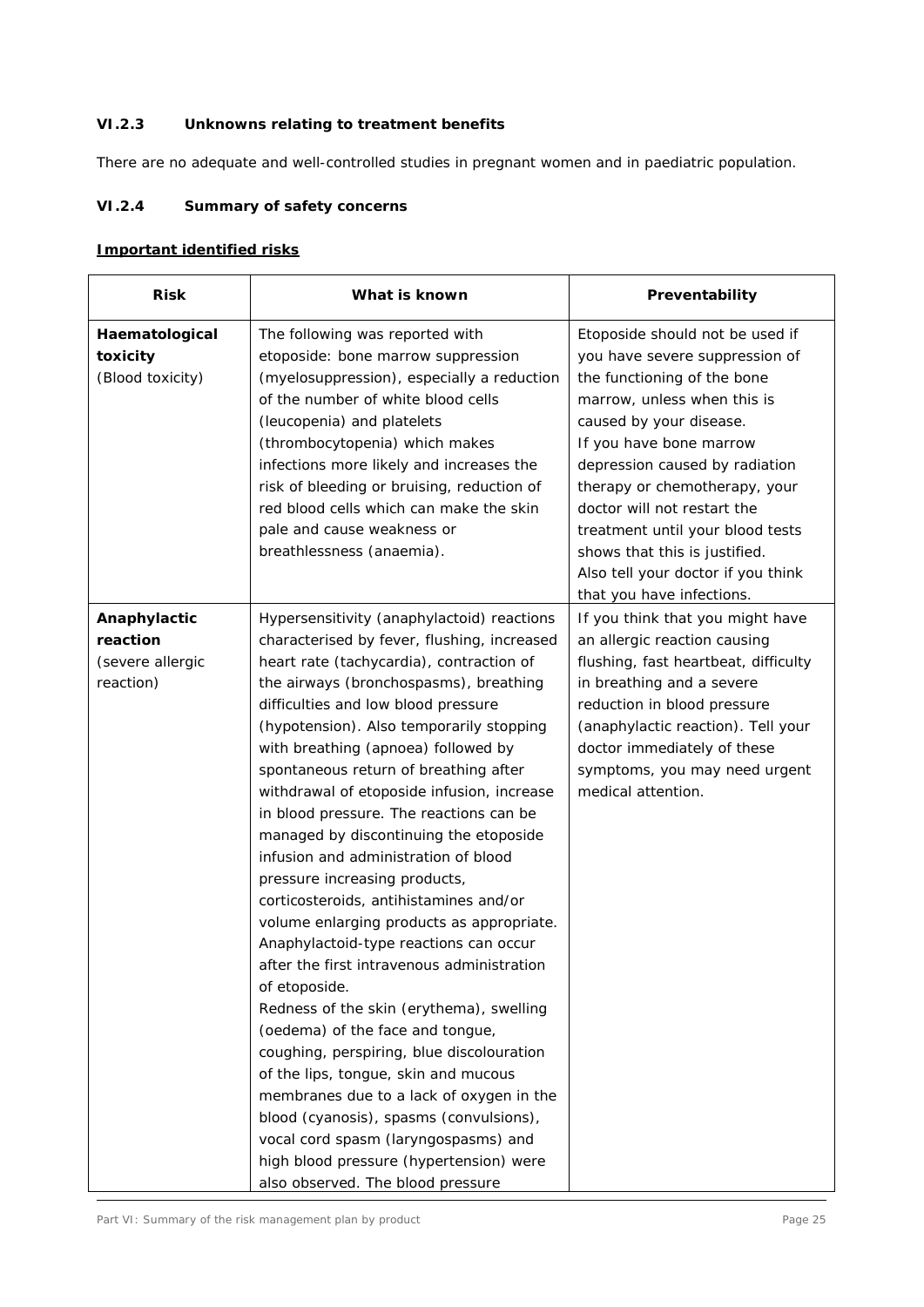| <b>Risk</b>                                                                                        | What is known                                                                                                                                                                                     | Preventability                                                                                                                                                                                                                                                                                                                                                                       |
|----------------------------------------------------------------------------------------------------|---------------------------------------------------------------------------------------------------------------------------------------------------------------------------------------------------|--------------------------------------------------------------------------------------------------------------------------------------------------------------------------------------------------------------------------------------------------------------------------------------------------------------------------------------------------------------------------------------|
|                                                                                                    | generally normalises within a few hours<br>after ending the infusion. Anaphylactoid<br>reactions were more often reported in<br>children who received doses that were<br>higher than recommended. |                                                                                                                                                                                                                                                                                                                                                                                      |
| <b>Hypotension</b> (drop<br>in blood pressure)<br>following rapid<br>intravenous<br>administration | Drop in blood pressure after an etoposide<br>infusion is administered too rapidly.                                                                                                                | Can be prevented by reducing the<br>rate of the infusion.                                                                                                                                                                                                                                                                                                                            |
| <b>Injection site</b><br>reactions                                                                 | Leaking of fluid outside the vessel<br>(extravasation) was reported following<br>etoposide injection administration.                                                                              | Etoposide should be only<br>administered in a vein. If you have<br>a stinging or burning sensation at<br>the place where you have been<br>injected with etoposide, it may be<br>due to leaking of etoposide out of<br>the vein. If this happens please tell<br>your doctor as they will start<br>treatment from a different vein<br>and will monitor the affected area<br>carefully. |
| Secondary<br>leukemia                                                                              | Blood cancer (secondary leukemia) and a<br>certain form of blood cancer (Acute<br>promyelocytic leukaemia) were reported<br>with etoposide.                                                       | The total (cumulative) dose of<br>etoposide has been associated to<br>the higher risk. Etoposide is only<br>used under strict supervision of a<br>doctor experienced with the use of<br>cytostatics.<br>Tell your doctor if you have<br>previously been treated with<br>products against cancer or if you<br>have received radiation therapy.                                        |

# **Important potential risks**

| <b>Risk</b>                                                                                         | What is known (Including reason why it is considered a potential<br>risk)                                                                                                                                                                                                       |
|-----------------------------------------------------------------------------------------------------|---------------------------------------------------------------------------------------------------------------------------------------------------------------------------------------------------------------------------------------------------------------------------------|
| Mutagenic potential in<br>germ cells<br>(changes in human<br>reproductive egg or the<br>sperm cell) | During and for 6 months after the use of etoposide both men and women<br>must use products to prevent pregnancy. Because etoposide can cause<br>infertility, men can have their sperm frozen at the sperm bank before the<br>treatment with etoposide starts.                   |
| Concurrent use of live<br>vaccines                                                                  | Patients should not use etoposide if they will receive yellow fever vaccine<br>or other live vaccines. Etoposide may reduce the effectiveness of the<br>immune system, therefore yellow fever vaccine or other live vaccines<br>should not be used in immunosuppressed patients |